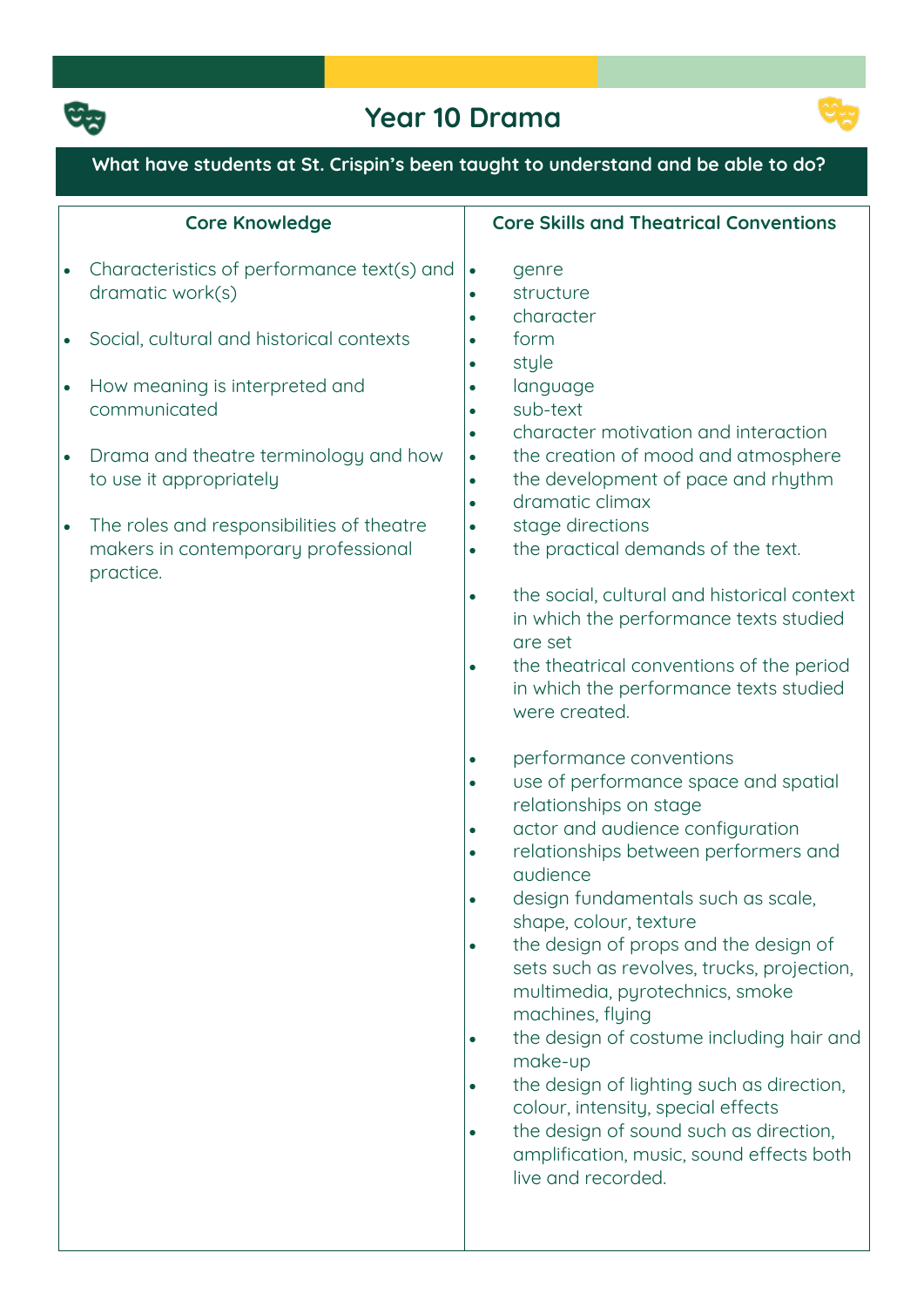



## **What have students at St. Crispin's been taught to understand and be able to do? Core Knowledge Core Skills and Theatrical Conventions performers' vocal interpretation of character such as accent, volume, pitch, timing, pace, intonation, phrasing, emotional range, delivery of lines performers' physical interpretation of character such as build, age, height, facial features, movement, posture, gesture, facial expression. stage positioning: upstage (left, right, centre) downstage (left, right, centre) centre stage. staging configuration: theatre in the round proscenium arch thrust stage traverse end on staging promenade. Students should have a general understanding of the implications of the above stage configurations on the use of the performance space. Roles: playwright performer understudy lighting designer sound designer set designer costume designer puppet designer technician director stage manager theatre manager.**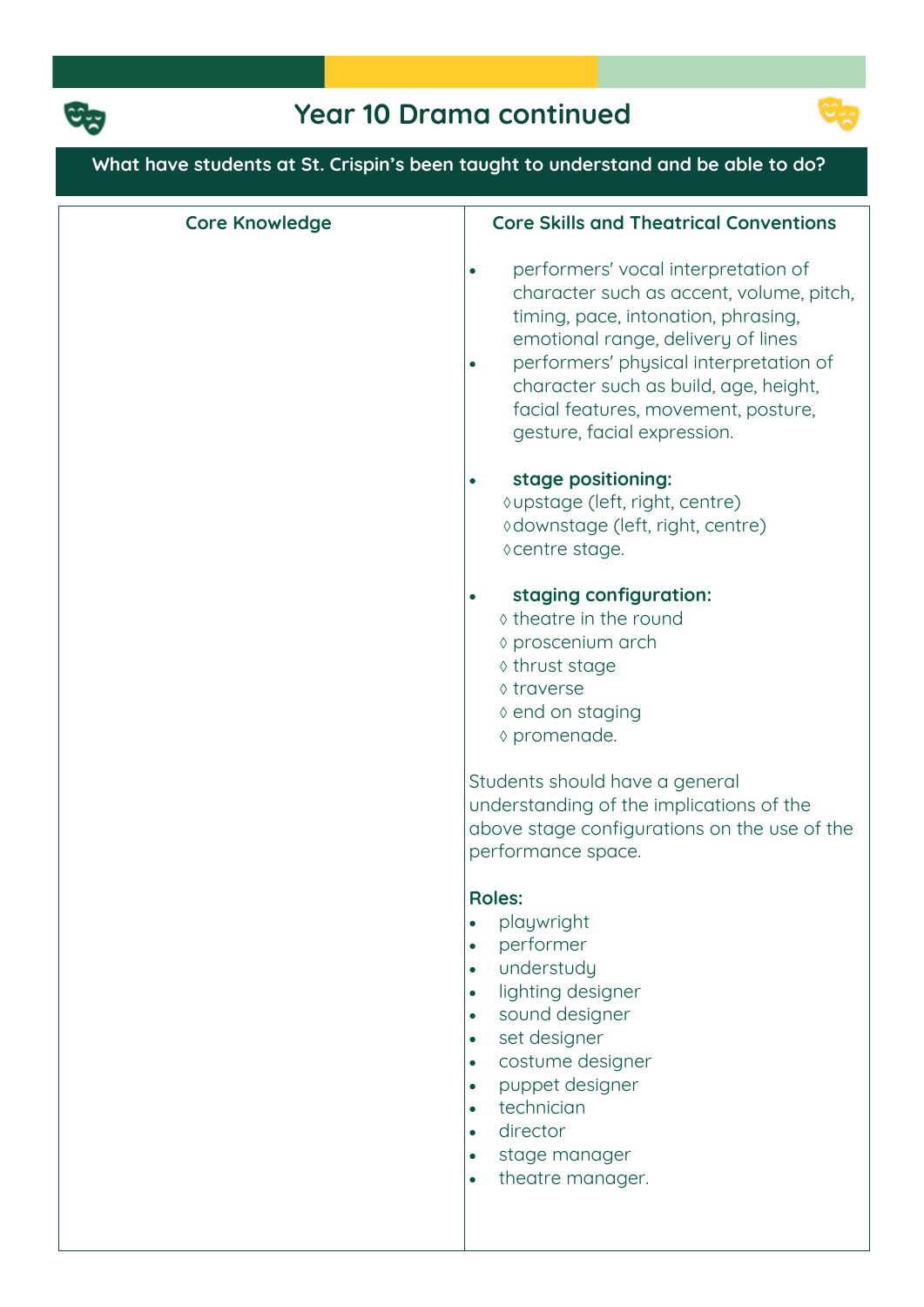

## **Year 10 Drama continued**



#### **What have students at St. Crispin's been taught to understand and be able to do?**

| <b>Core Knowledge</b> | <b>Core Skills and Theatrical Conventions</b>                                                                                                                                                                                                                   |
|-----------------------|-----------------------------------------------------------------------------------------------------------------------------------------------------------------------------------------------------------------------------------------------------------------|
|                       | Knowledge and understanding should<br>cover<br>The activities each may undertake on a<br>day-to-day basis<br>The aspect(s) of the rehearsal/<br>performance process each is accountable<br>for (their contribution to the whole<br>production being a success). |

#### **How has learning been assessed?**

#### **Component 1: Understanding Drama**

**This component is a written exam in which students are assessed on their knowledge and understanding of how drama and theatre is developed and performed (AO3), including in connection to a set play and on their ability to analyse and evaluate the live theatre work of others (AO4).**

**The paper constitutes 40% of the GCSE.**

**Students have 1 hour and 45 minutes to answer the paper. The paper is divided into three compulsory sections:**

- **Section A: Theatre roles and terminology**
- **Section B: Study of set text**
- **Section C: Live theatre production.**

#### **Component 2: Devising Drama**

**This is a practical component in which students are assessed on their ability to create and develop ideas to communicate meaning for theatrical performance (AO1), apply theatrical skills to realise artistic intentions in live performance (AO2) and analyse and evaluate their own work (AO4).**

**Component 2 constitutes 40% of the GCSE. It is marked by teachers and moderated by AQA.**

**For this component students are required to complete the following two assessment tasks:**

- **produce an individual devising log documenting the devising process**
- **contribute to a final devised duologue or group performance.**

**The Devising log is marked out of 60. Each student's contribution to the final devised performance is marked out of 20.**